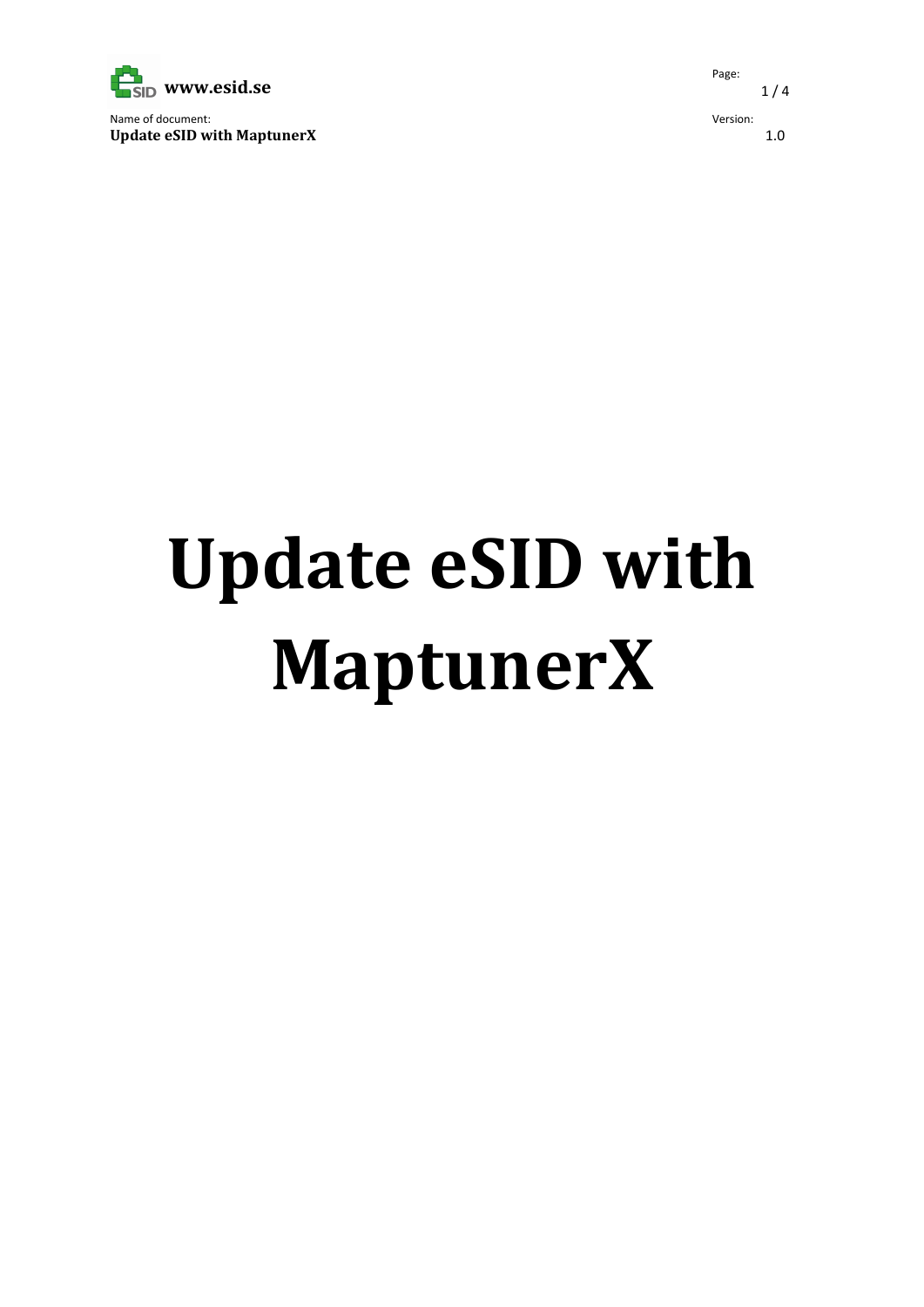| $\mathbf{E}_{\text{SID}}$ www.esid.se | Page:    | 2/4 |
|---------------------------------------|----------|-----|
| Name of document:                     | Version: |     |
| <b>Update eSID with MaptunerX</b>     |          | 1.0 |

## **Contents**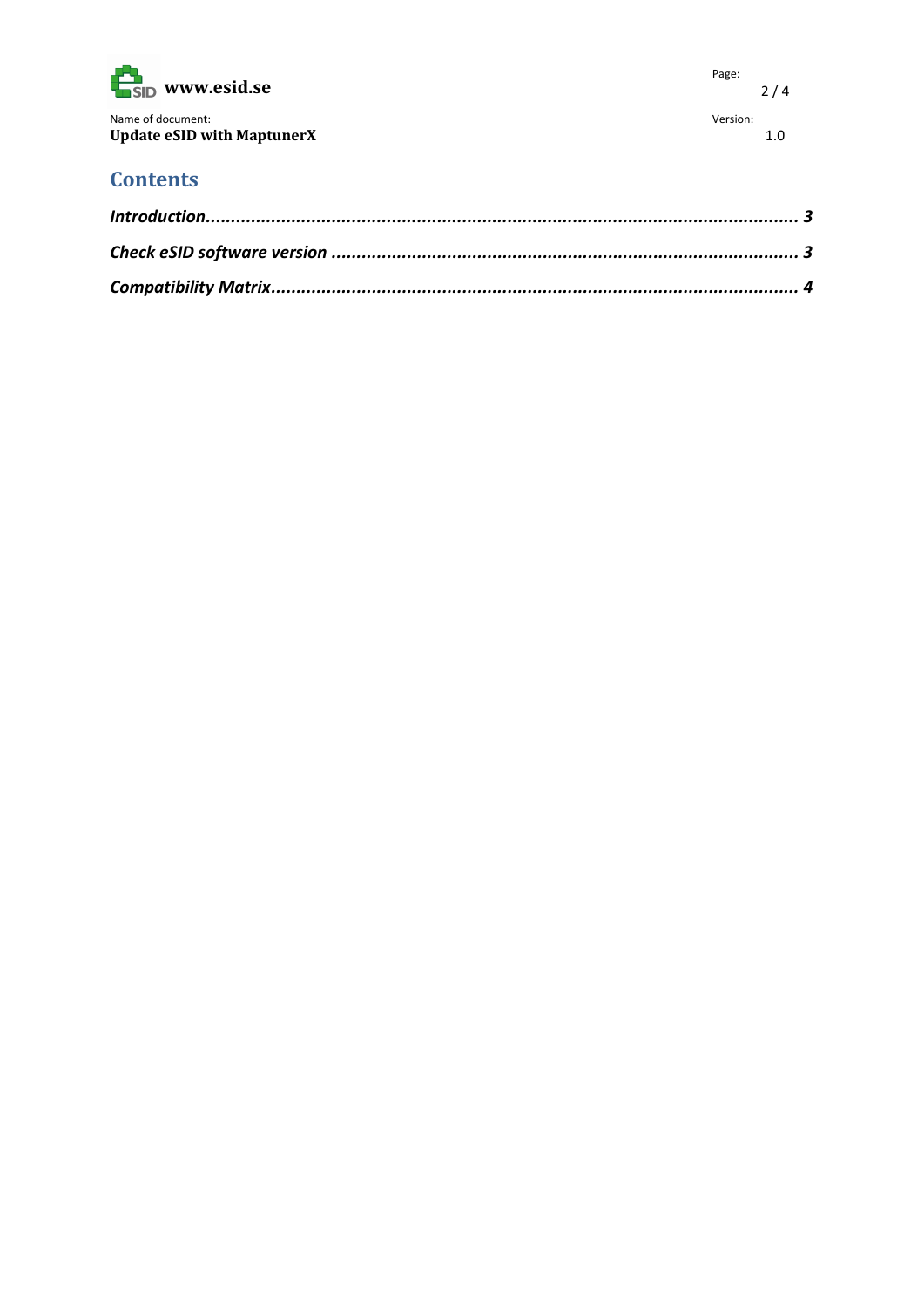

Introduction

The eSID products has been developed by a very small team (one person) and there hasn't been time available to spend on a secure software update procedure. The first eSID products needed to be shipped to Sweden for update, but due to high custom fees and taxes for citizens outside EU it was not working out for them.

During the development of the eSID3 a secure bootloader was developed and also integrated into the eSID03-06 Gen2 product starting from software 1.2.x in August 2020.

After a cooperation with Maptun Performance it is now possible to update the latest eSID products using their MaptunerX handheld device. The user can purchase an update on their website and it will show up as an App on the device. In order to perform the update a OBD2 Y-split cable is needed to connect both/all eSID(s) and MaptunerX together in the vehicle.

Note: It is important that the OBD split cable has all the 16-pins and cheap ones sometimes doesn't.







## Check eSID software version

On the eSID1, eSID2 and eSID3 the version is displayed on first startup. Just disconnect the unit from the OBD connector, connect it again and start it up.

On eSID03-06 the software version for the two nodes can be shown under the "Diagnostics" group.

Page: 3 / 4 Version: 1.0